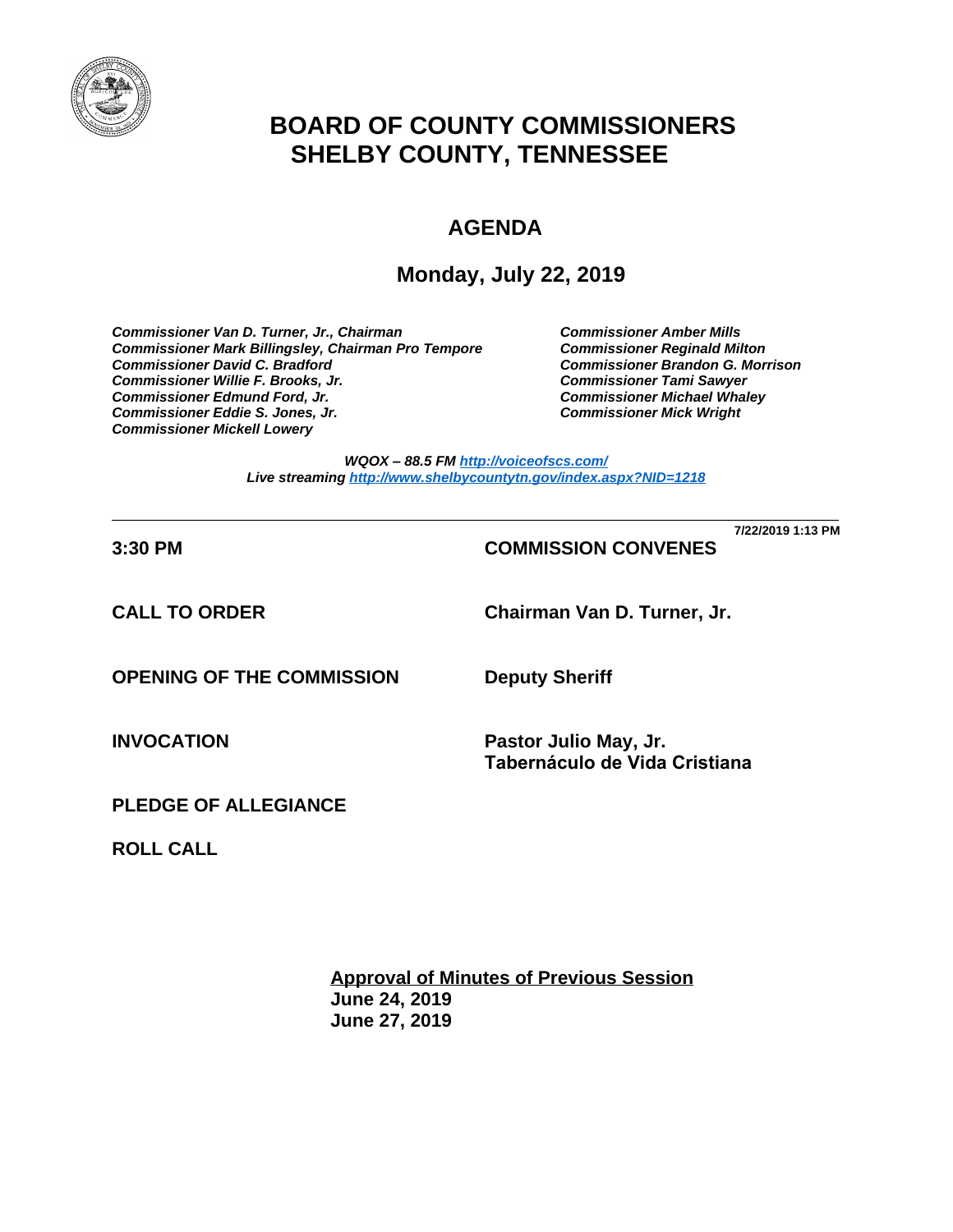## *R E G U L A R A G E N D A*

**Reports and/or Resolutions for Standing Committees**

**1. Resolution to approve and set the salary of the Chairman of the Shelby County Board of Commissioners for the 2019-2020 term. Sponsored by Chairman Van Turner.**

**Elections, Appointments, and Confirmations**

- **2. Resolution electing Commissioner \_\_\_\_\_\_\_\_\_\_\_ as Chair of the Board of County Commissioners of Shelby County, Tennessee for a term of one year. Sponsored by Commissioner Van D. Turner, Jr.**
- **3. Resolution electing \_\_\_\_\_\_\_\_\_ as Chairman Pro Tempore of the Board of County Commissioners of Shelby County, Tennessee for a term of one year. Sponsored by Commissioner Eddie S. Jones, Jr.**

**Announcement for Appearance Cards for Public Speaking/Public Comment Pursuant to Rule # 14(b)**

### *C O N S E N T A G E N D A*

**Resolutions of Memorial, Sympathy and Commendation**

- **4. Certificate awarded to Carolyn D. Griffin for 25 years of service with the county. Sponsored by Chairman Van D. Turner, Jr.**
- **5. Certificate awarded to Doris Vester for 25 years of service with the county. Sponsored by Chairman Van D. Turner, Jr.**
- **6. Resolution recognizing Dr. Janice Valencia Tankson and her notable promotion. Sponsored by Commissioner Reginald Milton.**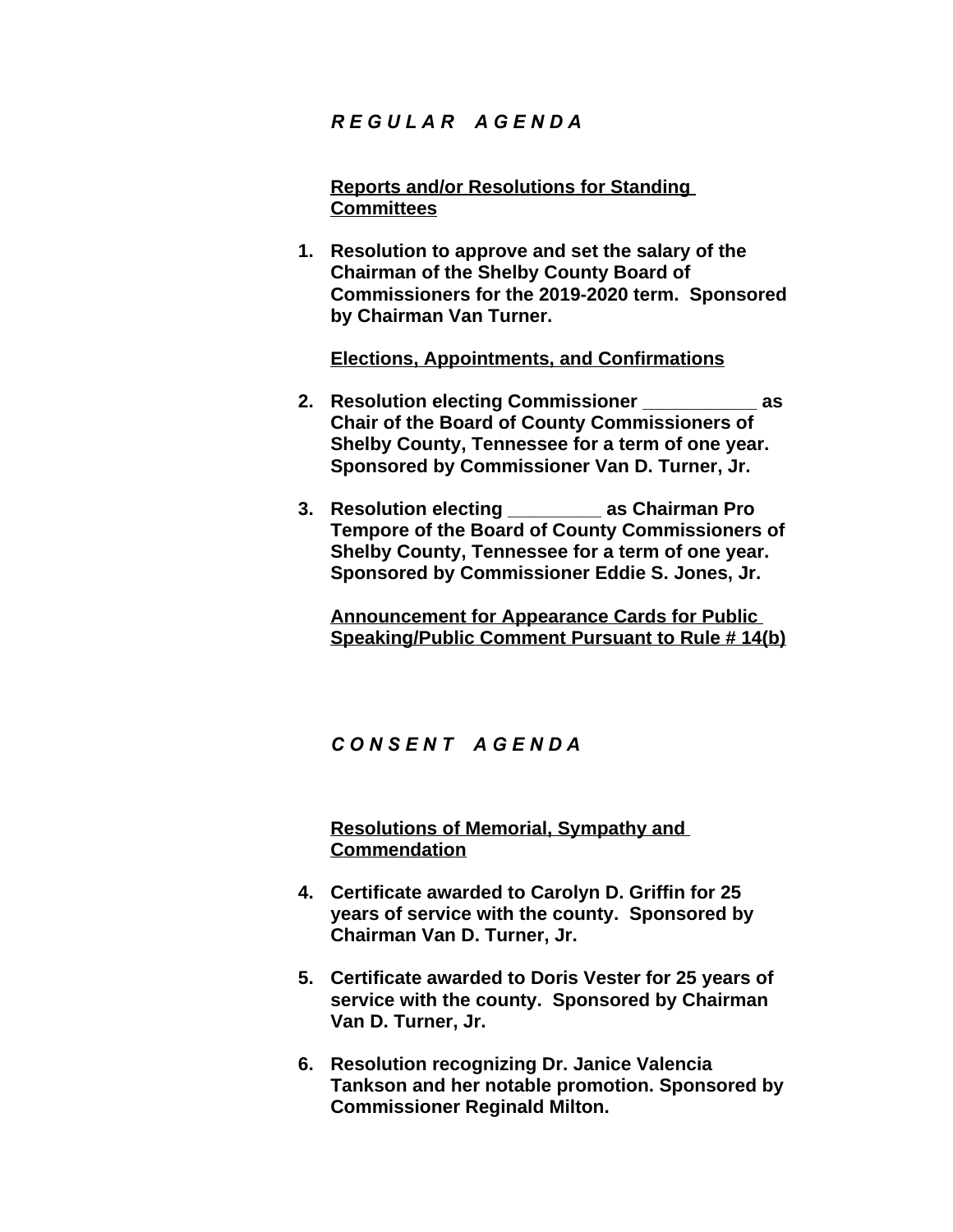#### **Zoning and Subdivisions**

**Reports and/or Resolutions for Standing Committees**

**FORD Vice Chairman, Budget and Finance Committee 7. Resolution to amend the FY2020 Operating Budget in the amount of \$355,748.00 for the purpose of approving a contract with Vital Records Control, LLC, in an amount not to exceed \$355,748.00 for General Sessions and Jury Commission to digitize all paper-based archived files upon execution of contract through June 30, 2020. This item requires expenditure and appropriation of \$355,748.00 from Information Technology Service Internal Service Fund Balance. Sponsored by Commissioner Eddie Jones.**

**Vice Chairman, Budget and Finance 8. Resolution approving a three month contract extension with Action Chemical for disposable bags and liners for Shelby County Government departments for the period July 1, 2019 through September 30, 2019. This item requires an expenditure of FY 2020 County Operating Funds in an amount not to exceed \$27,000.00. Sponsored by Commissioner Eddie Jones.**

> **9. Resolution approving a three month contract extension with X-CEL Products for general office supplies for Shelby County Government departments for the period July 1, 2019 through September 30, 2019. This item requires an expenditure of FY20 County Operating Funds in an amount not to exceed \$75,000.00. Sponsored by Commissioner Eddie Jones.**

**10. Resolution approving the purchase of janitorial supplies from Action Chemical, Inc., Elite Detergent Distributions, LLC, and Housekeepers Supply on behalf of various departments within Shelby County Government. This item requires expenditure of County FY 2020 Operating Funds in the estimated amount of \$317,654.83. Sponsored by Commissioner Eddie Jones.**

**Committee**

#### **FORD**

**FORD**

**Vice Chairman, Budget and Finance Committee**

**FORD**

**Vice Chairman, Budget and Finance Committee**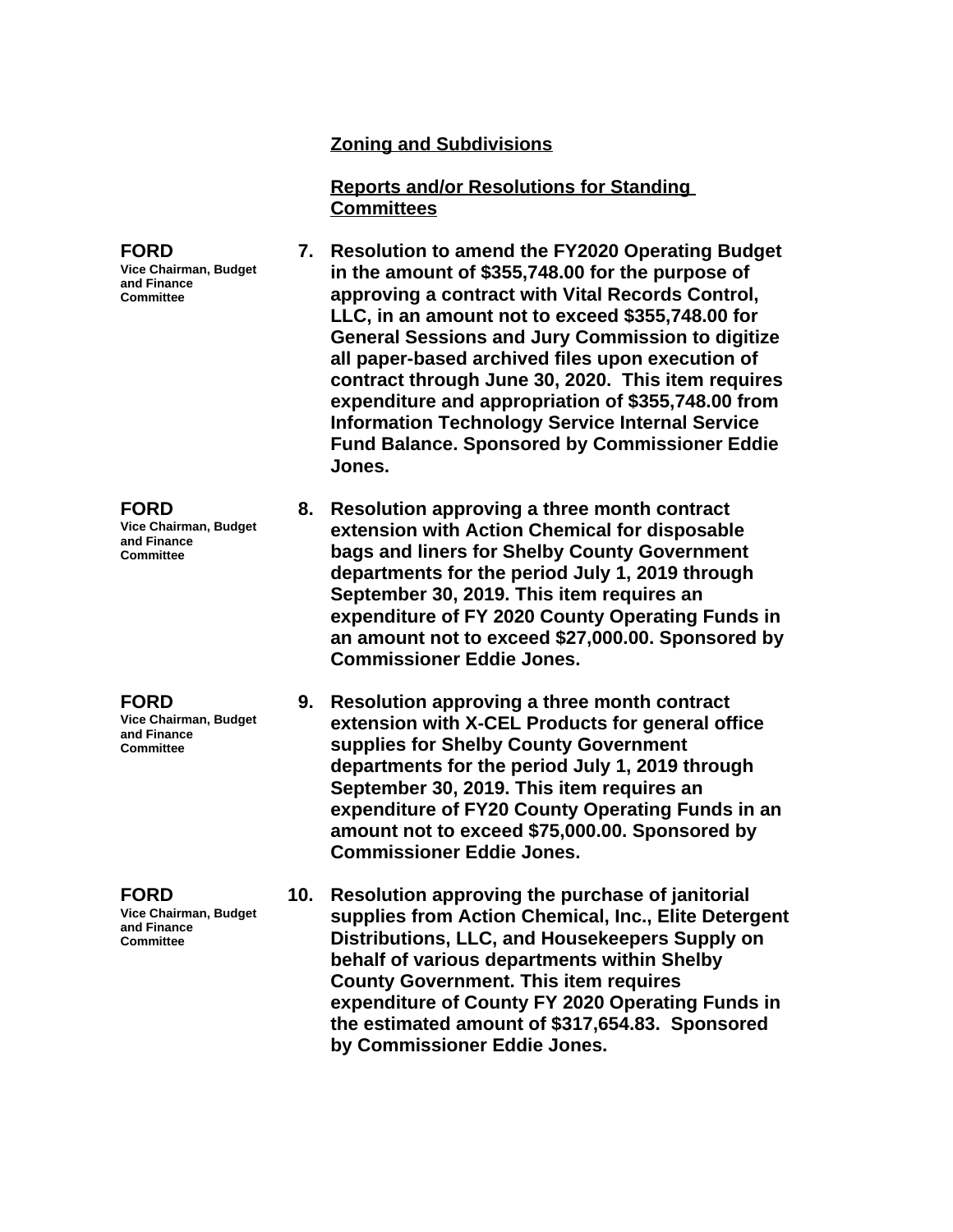**FORD Vice Chairman, Budget and Finance Committee**

**FORD Vice Chairman, Budget and Finance Committee**

**MILTON Chairman, Hospitals & Health Committee**

**MILTON Chairman, Hospitals & Health Committee**

- **11. Resolution approving a three month contract extension with Action Chemical, Housekeepers Supply and American Paper & Twine for disposable paper & plastics for Shelby County Government departments for the period July 1, 2019 through September 30, 2019. This item requires an expenditure of FY 2020 County Operating Funds in an amount not to exceed \$110,670.00. Sponsored by Commissioner Eddie Jones.**
- **12. Resolution approving a two month contract extension with American Paper & Twine for copy paper for Shelby County Government departments for the period July 1, 2019 through August 30, 2019. This item requires an expenditure of FY 2020 County Operating Funds in an amount not to exceed \$50,000.00. Sponsored by Commissioner Eddie Jones.**
- **13. Resolution approving a six month contract extension with Wellpath, LLC for the provision of Juvenile Detainee Medical Care at the Juvenile Detention Center for the period beginning July 1, 2019 through December 31, 2019 with a 2.1% cost increase. This item requires the expenditure of FY2020 General Operating Funds in an amount not to exceed \$451,904.48 for this extension term. Sponsored by Commissioner Reginald Milton.**
	- **14. Resolution approving a six month contract extension with Wellpath LLC for the provision of inmate medical care at the Shelby County Jails and the Department of Corrections for the period beginning July 1, 2019 through December 31, 2019, with a 2.1% cost increase. This item requires the expenditure of FY2020 General Funds in an amount of \$6,206,137.13 and Enterprise Funds in an amount not to exceed \$3,644,874.19 for a total contract amount not to exceed \$9,851,011.32 for this extension term. Sponsored by Commissioner Reginald Milton.**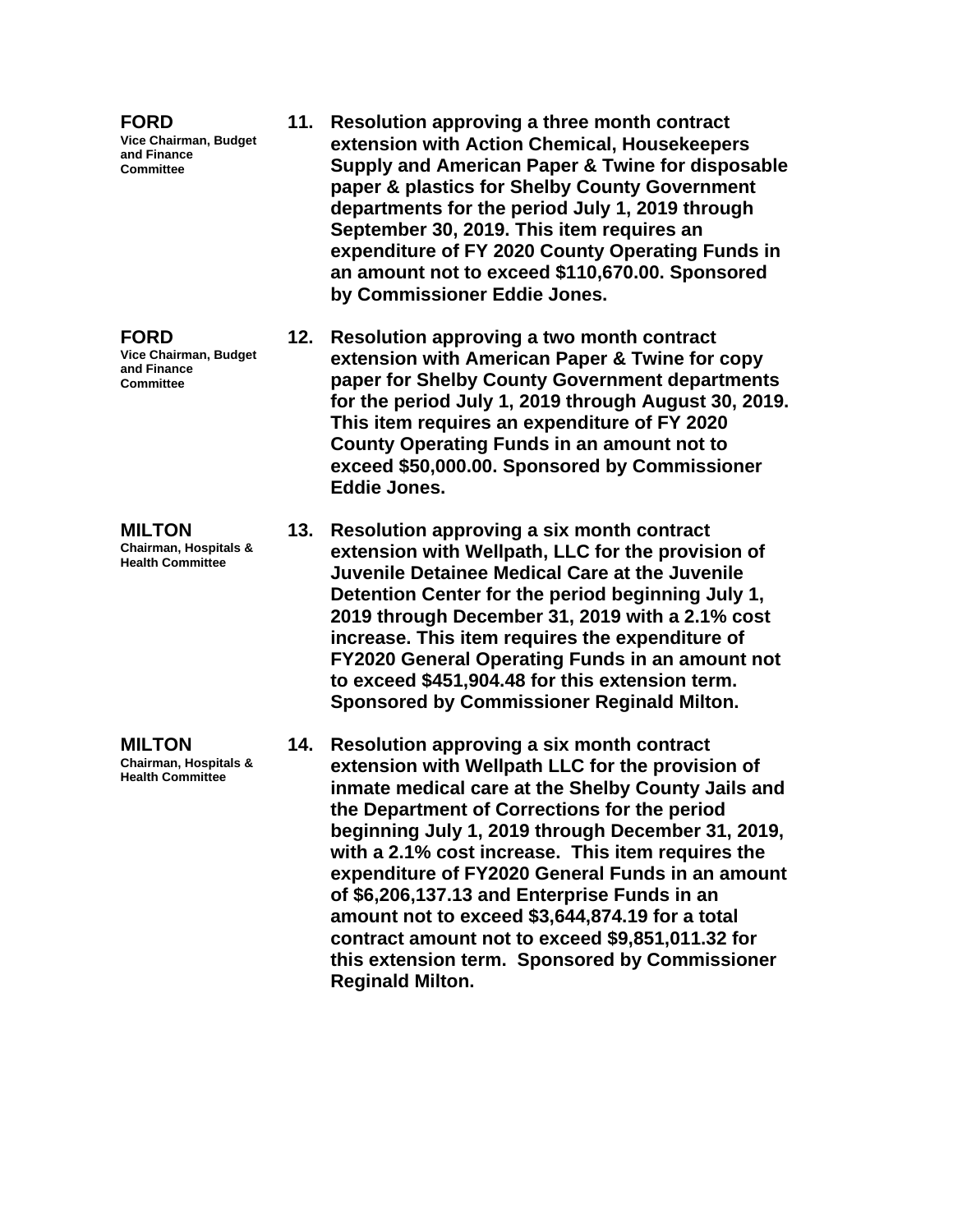**MILTON Chairman, Hospitals & Health Committee**

**MILTON Chairman, Hospitals & Health Committee**

- **15. Resolution approving an amendment to two (2) existing sub-recipient contracts, Hope House Daycare, Inc., and Friends for Life, Corp., to administer services to people living with HIV under the HIV/AIDS Core Medical Services Grant for the period of April 1, 2019 to March 31, 2020 increasing the Hope House Daycare, Inc. contract to an amount not to exceed \$425,000.00 and the Friends for Life, Corp contract to an amount not to exceed \$925,000.00. This item requires the expenditure of FY 2020 Federal Grant Funds not to exceed a total amount of \$1,209,000.00. Sponsored by Commissioner Reginald Milton.**
- **16. Resolution to approve four (4) sub-recipients' contract amendments, Friends for Life, Corp., Planned Parenthood Greater Memphis Region, Partnership to End AIDS Status, and Le Bonheur Community Health and Wellbeing, for the purpose of administering high impact HIV prevention services on behalf of the Division of Health Services for the period of January 1, 2019 through December 31, 2019, increasing Friends for Life, Corp. contract to an amount not to exceed \$185,000.00, Planned Parenthood Greater Memphis Region contract to an amount not to exceed \$150,000.00, Partnership to end AIDS Status contract to an amount not to exceed \$85,000.00, and LeBonheur Community Health and Wellbeing contract to an amount not to exceed \$146,000.00, increasing the contracts for an aggregate amount not to exceed \$566,000.00. This item requires the expenditure of FY 2020 Federal Grant Funds not to exceed a total amount of \$566,000.00. Sponsored by Commissioner Reginald Milton.**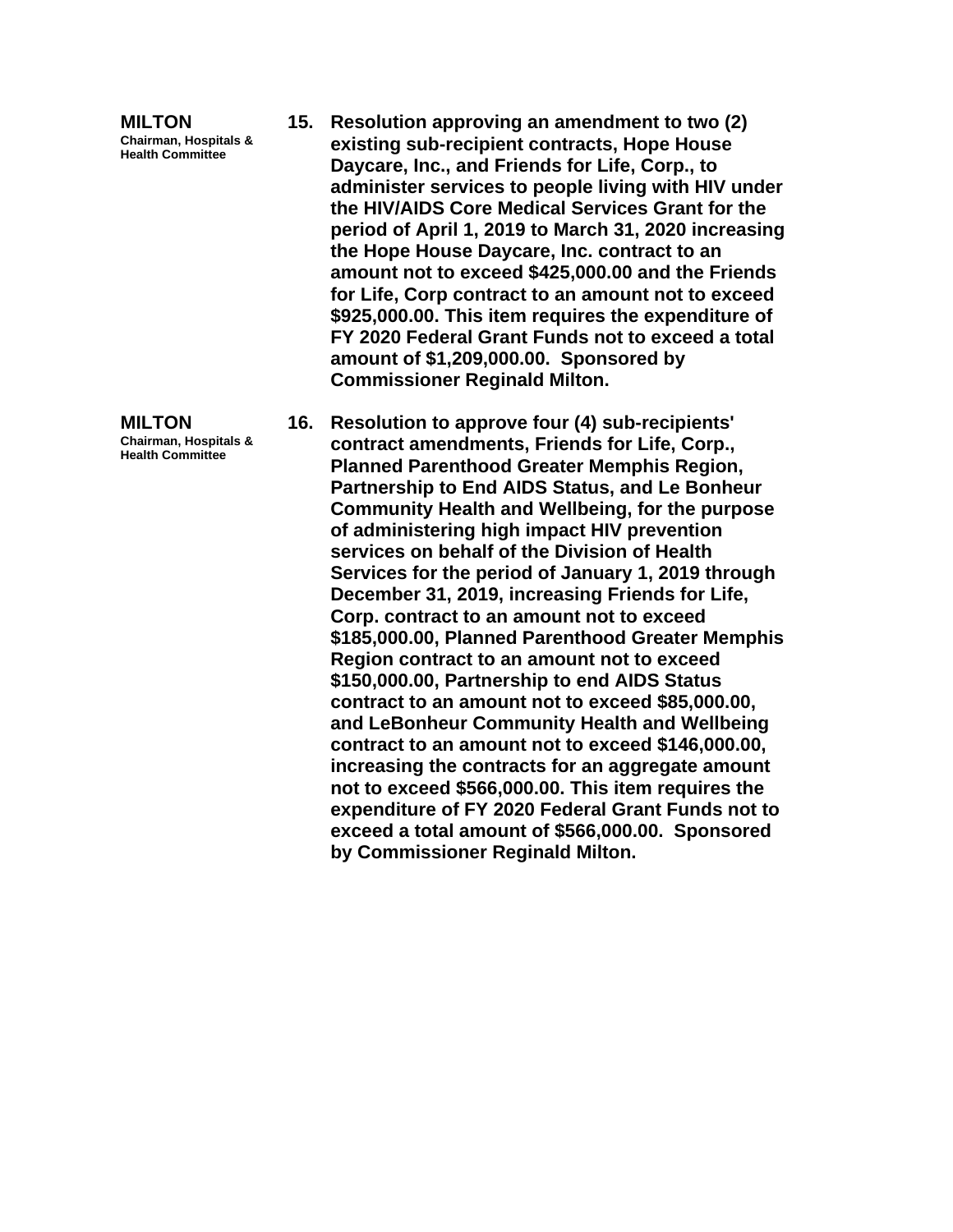| <b>MILTON</b><br><b>Chairman, Hospitals &amp;</b><br><b>Health Committee</b>     |     | 17. Resolution approving two (2) subrecipients'<br>contracts, Hope House, Inc. and Mental Emotional<br>Resource Center, Inc., for the purpose of<br>administering Core Medical and Supportive<br>Services to people living with HIV under the Ryan<br>White Part A Emergency Relief Grant for the period<br>of March 1, 2019 through February 28, 2020, with<br>the option to renew for four (4) additional one-year<br>periods. This item requires the expenditure of FY<br>2020 Federal Grant Funds not to exceed a total<br>amount of \$650,000.00. Sponsored by<br><b>Commissioner Reginald Milton.</b> |
|----------------------------------------------------------------------------------|-----|-------------------------------------------------------------------------------------------------------------------------------------------------------------------------------------------------------------------------------------------------------------------------------------------------------------------------------------------------------------------------------------------------------------------------------------------------------------------------------------------------------------------------------------------------------------------------------------------------------------|
| <b>MORRISON</b><br><b>Chairman, Community</b><br><b>Services Committee</b>       |     | 18. Resolution amending the FY2020 Operating Budget<br>in the amount of \$149,207.00 and the Position<br><b>Control Budget adding 2.0 FTEs to the Shelby</b><br><b>County Community Services Agency Low-Income</b><br>Home Energy Assistance Program for the period of<br>July 1, 2019 through June 30, 2020. This item<br>requires the expenditure of FY2020 Federal thru<br>State grant funds in the amount of \$149,207.00.<br>Sponsored by Commissioner Brandon Morrison.                                                                                                                               |
| <b>BILLINGSLEY</b><br>Chairman, General<br><b>Government</b><br><b>Committee</b> | 19. | <b>Resolution approving the Election of Notaries</b><br>Public for appointment and/or reappointment for<br><b>Shelby County, Tennessee. Sponsored by</b><br><b>Commissioner Mark Billingsley.</b>                                                                                                                                                                                                                                                                                                                                                                                                           |
| <b>BILLINGSLEY</b><br>Chairman, General<br>Government<br><b>Committee</b>        |     | 20. Resolution approving the Election of Notaries<br>Public for appointment and/or reappointment for<br><b>Shelby County, Tennessee. Sponsored by</b><br><b>Commissioner Mark Billingsley.</b>                                                                                                                                                                                                                                                                                                                                                                                                              |
| <b>BILLINGSLEY</b><br>Chairman, General<br>Government<br><b>Committee</b>        |     | 21. Resolution approving the County Mayor's<br>nomination of Wanda Richards for appointment to<br>the Shelby County Retirement Board. Sponsored<br>by Commissioner Mark Billingsley.                                                                                                                                                                                                                                                                                                                                                                                                                        |
| <b>BILLINGSLEY</b><br>Chairman, General<br>Government<br>Committee               |     | 22. Resolution approving the County Mayor's<br>nomination of Brenda Jones for appointment to the<br><b>Shelby County Emergency Communications</b><br><b>District Board. Sponsored by Commissioner Mark</b><br><b>Billingsley.</b>                                                                                                                                                                                                                                                                                                                                                                           |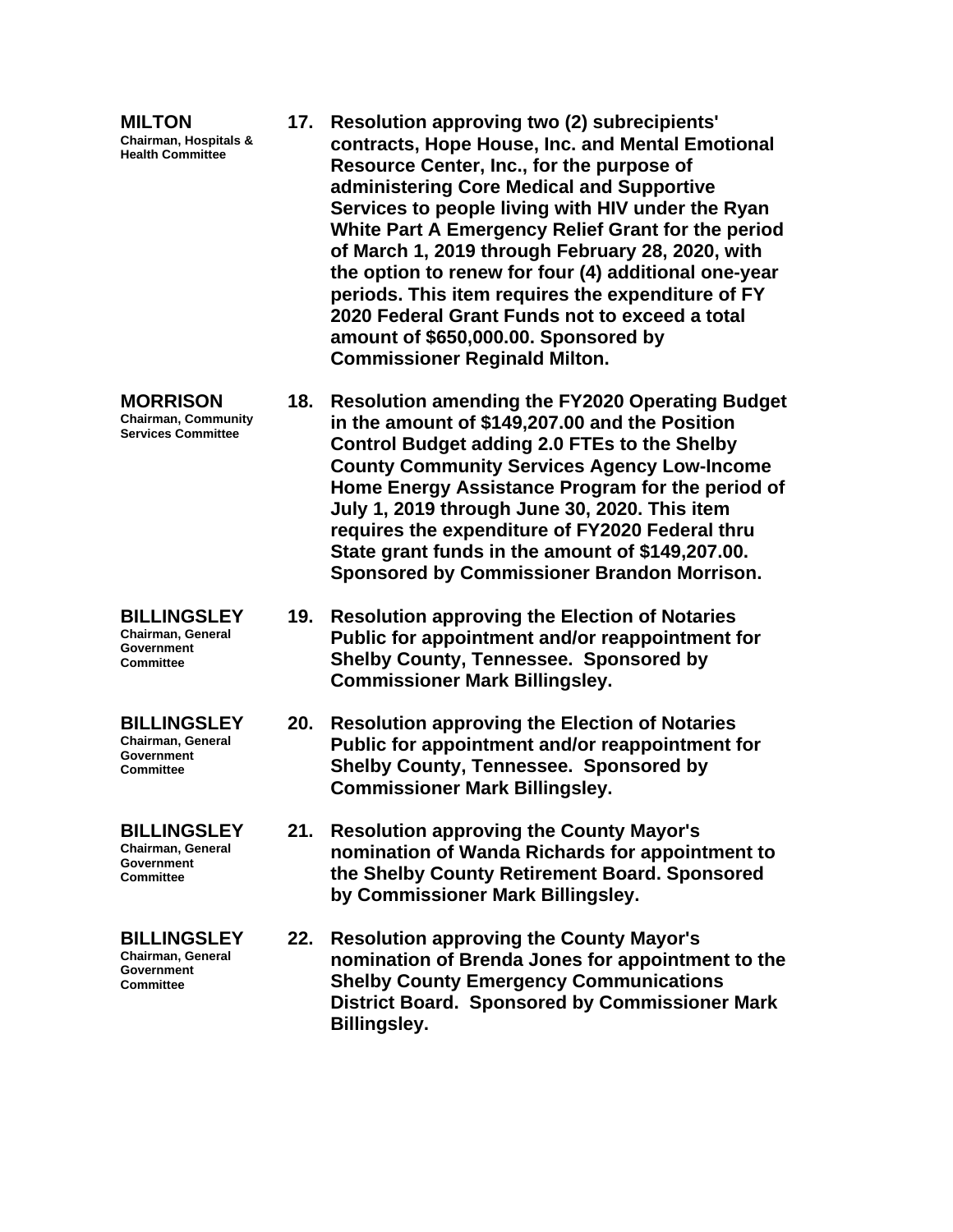**BILLINGSLEY Chairman, General Government Committee**

**BILLINGSLEY Chairman, General Government Committee**

**BILLINGSLEY Chairman, General Government Committee**

**SAWYER Acting Chairman, Equal Opportunity Committee**

**SAWYER Acting Chairman, Facilities, Real Property, & Capital Improvements Committee**

- **23. Resolution approving the County Mayor's nomination of Larry Pivnick for appointment to the Shelby County Work Release Board. Sponsored by Commissioner Mark Billingsley.**
- **24. Resolution approving the County Mayor's nomination of TaJuan Stout Mitchell for appointment to the Memphis and Shelby County Film and Television Commission. Sponsored by Commissioner Mark Billingsley.**
- **25. Resolution to approve and adopt the Shelby County Board of Commissioners' 2019-2022 Strategic Plan. Sponsored by Chairman Van Turner, Jr., Commissioner Willie Brooks, Jr., Commissioner Reginald Milton, Commissioner Tami Sawyer, Commissioner Michael Whaley and Commissioner Mark Billingsley.**
	- **26. Resolution to amend the FY 2020 General Operating Budget to establish the position of Contract Compliance Officer for the Equal Opportunity Compliance Office to support the Minority and Women Business Enterprise (M/WBE) program and Locally Owned Small Businesses (LOSB) program and to amend the position control budgets by adding one (1) new fulltime position. This amendment will require a transfer from the Commission's Contingency Fund in the amount of \$82,771.00 and an appropriation of same. Sponsored by Chairman Van Turner, Jr., Commissioner Eddie Jones, Jr. and Commissioner Edmund Ford, Jr.**
	- **27. Resolution to approve a five (5) year lease between Shelby County Government, on behalf of the Shelby County Extension Office, and Agricenter International, Inc. for 5,239.92 square feet of space located at 7777 Walnut Grove Road, Memphis, Shelby County, Tennessee 38120. This item requires the expenditure of Fiscal Year 2020 General Funds in an amount not to exceed \$79,405.95. Sponsored by Commissioner David C. Bradford.**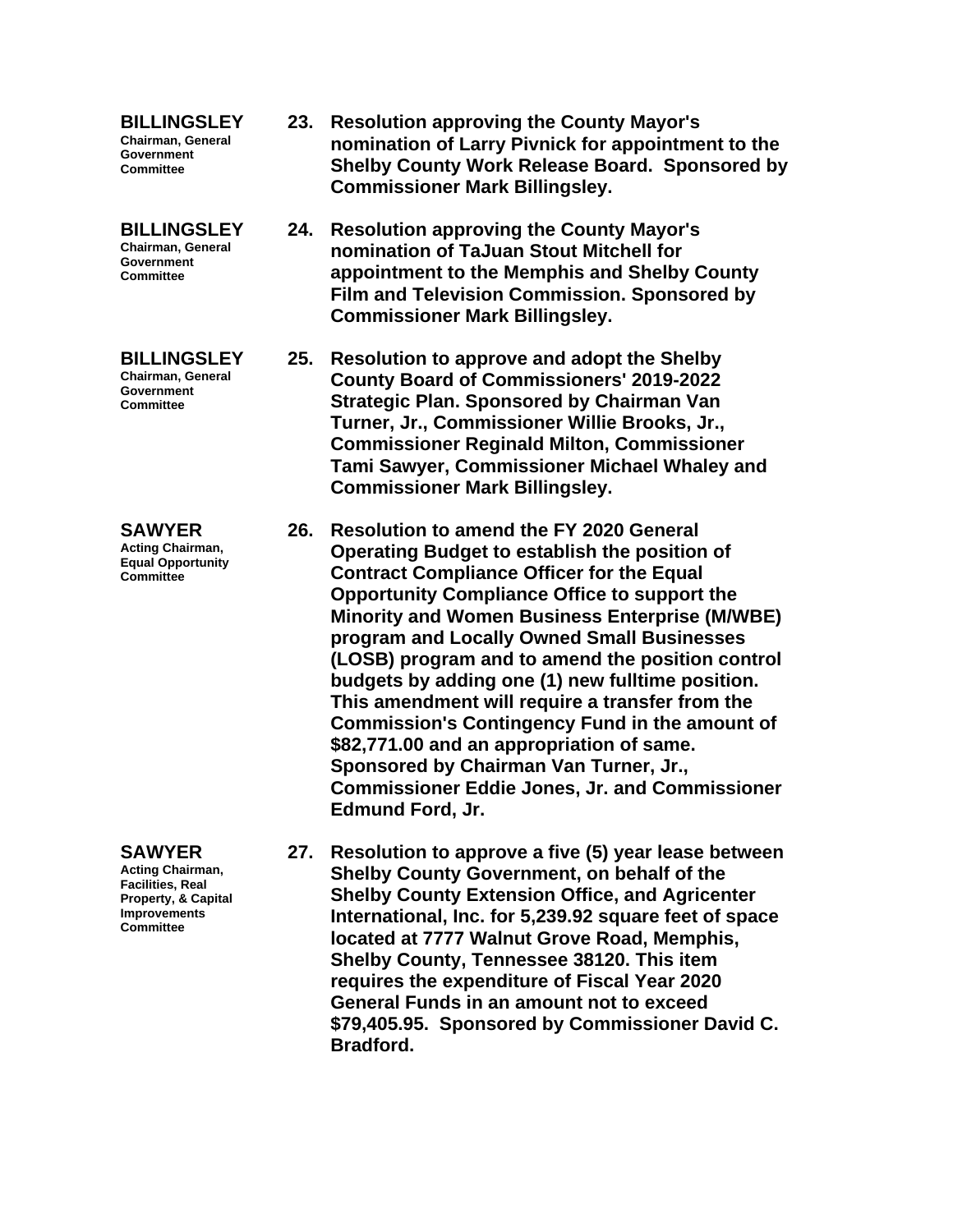**MILLS Chairman, Delinquent Tax Property Committee**

**28. Resolution approving the sale of one hundred fiftyeight County owned delinquent tax parcels, acquired from various Shelby County tax sales, to identified purchasers at various prices collectively totaling \$669,426.00, pursuant to the sale provisions of Tennessee Code Annotated, Section 67-5-2507, and authorizing the Shelby County Mayor to execute quit claim deeds. Sponsored by Commissioner Amber Mills.**

**Approval of the Consent Agenda**

*R E G U L A R A G E N D A*

#### **Elections, Appointments, and Confirmations**

#### **Ordinances**

**29. ORDINANCE - THIRD READING - A joint ordinance amending the Memphis and Shelby County Unified Development Code as adopted by the City of Memphis on August 10, 2010, and by Shelby County on August 9, 2010, to revise and enhance the joint zoning and subdivision regulations by amending regulations addressing, campgrounds and RV parks, outdoor shooting ranges, use of car washes at gas stations, standalone car washes, truck stops, landscaping on President's Island, automobile storage at repair shops, lots used for billboards and other provisions of the Code, being Case No. ZTA 19-1. Sponsored by Commissioner Edmund Ford, Jr.**

**BILLINGSLEY Chairman, General Government Committee 30. ORDINANCE - FIRST READING - An Ordinance to amend Chapter 14, Code of Ordinances, Shelby County Government, so as to establish a Minimum Living Wage Standard of \$15.00 for all employees. Sponsored By Commissioner Mickell Lowery, Commissioner Reginald Milton and Chairman Van D. Turner, Jr. (AMENDED IN JULY 17, 2019 COMMITTEE MEETING)**

**FORD Chairman, Land Use, Planning, Transportation & Codes Committee**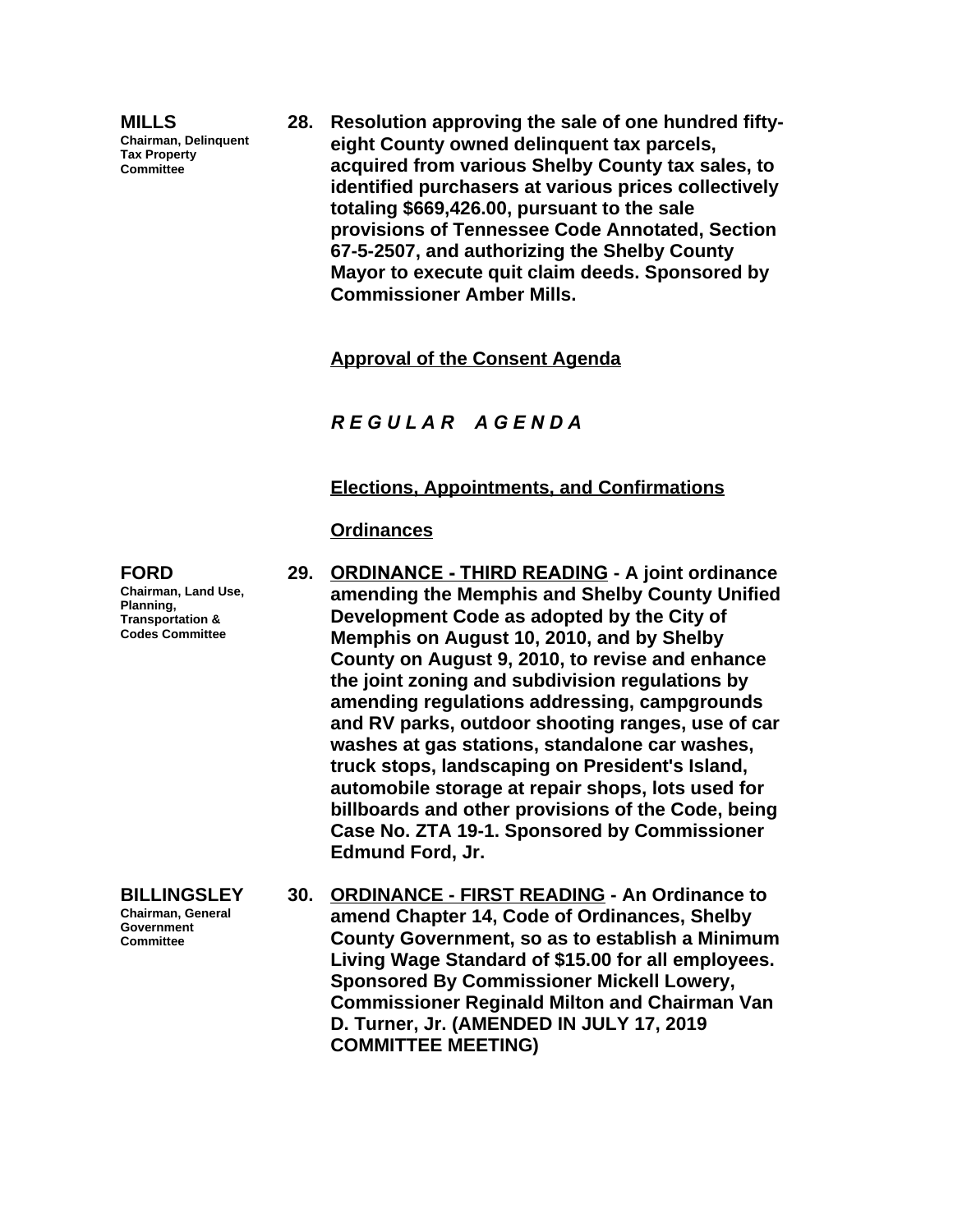### **Zoning and Subdivisions**

**Reports and/or Resolutions for Standing Committees**

**31. Resolution approving a three month contract extension with Staples Advantage for general office furniture for Shelby County Government departments for the period July 1, 2019 through September 30, 2019. This item requires an expenditure of FY 2020 County Operating Funds in an estimated amount not to exceed \$100,000.00. Sponsored by Commissioner Eddie Jones. (SUBSTITUTED IN JULY 17, 2019 COMMITTEE MEETING)**

**32. Resolution to approve a grant contract with Junior Achievement of Memphis and the Mid-South in an amount not to exceed \$450,000.00. This grant aligns with the Shelby County Board of Commissioners' Strategic Priorities and directly serves the Citizens of Shelby County. This item requires the expenditure of FY20 General Funds in the amount of \$450,000.00. Sponsored by Commissioner Edmund Ford, Jr., Commissioner Brandon Morrison and Commissioner Reginald Milton. (SUBSTITUTED AND SENT DOWN WITHOUT RECOMMENDATION IN JULY 17, 2019 COMMITTEE MEETING)**

**33. Resolution to amend Rule 7 (D) (X) and Rule 20 of the Board of Commissioners' Permanent Rules of Order to establish the procedure to rescind an item previously adopted. Sponsored by Commissioner Edmund Ford, Jr. and Commissioner Amber Mills. (AMENDED IN JULY 17, 2019 COMMITTEE MEETING)**

**FORD Vice Chairman, Budget and Finance Committee**

**FORD**

**Vice Chairman, Budget and Finance Committee**

**BILLINGSLEY Chairman, General Government Committee**